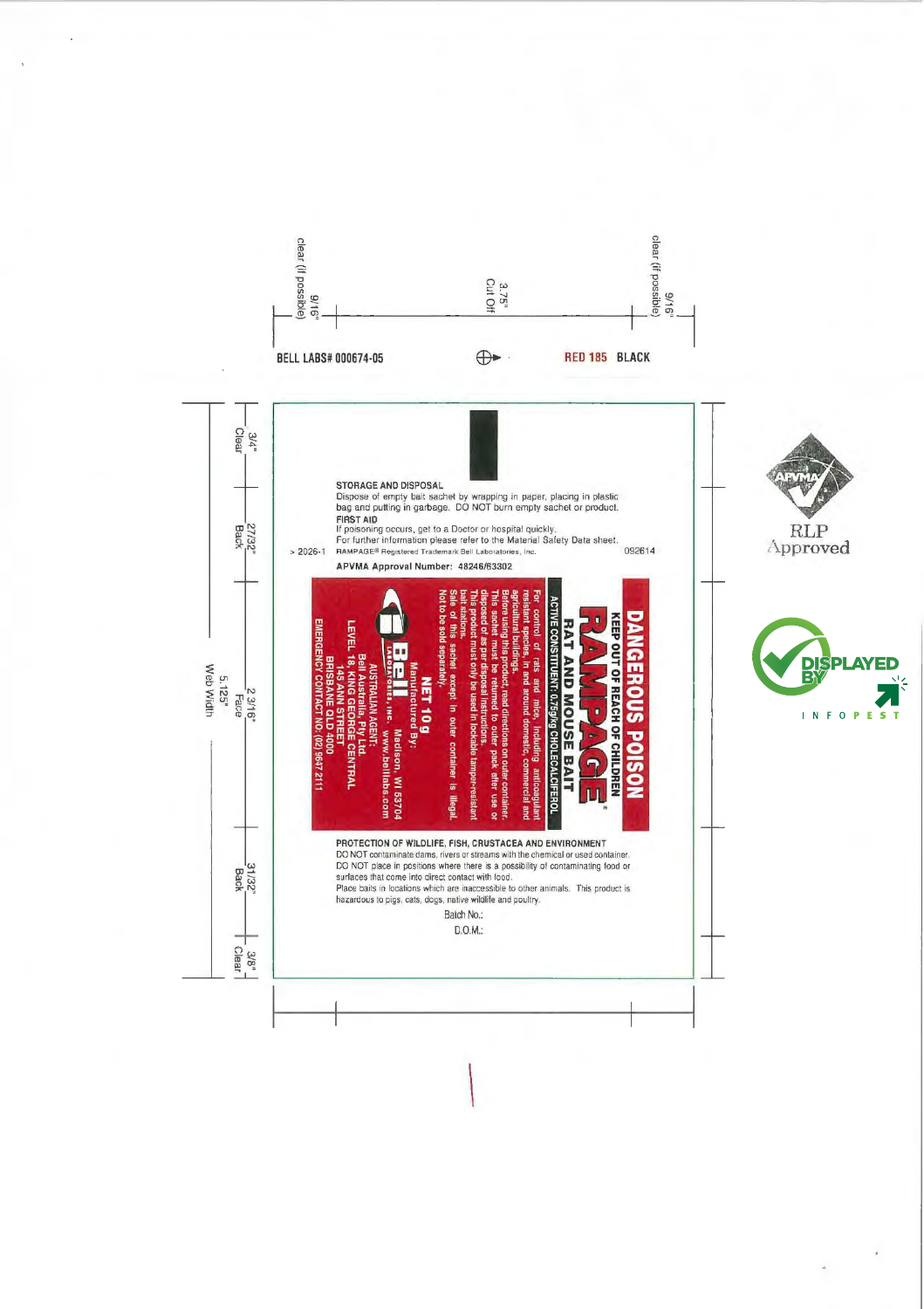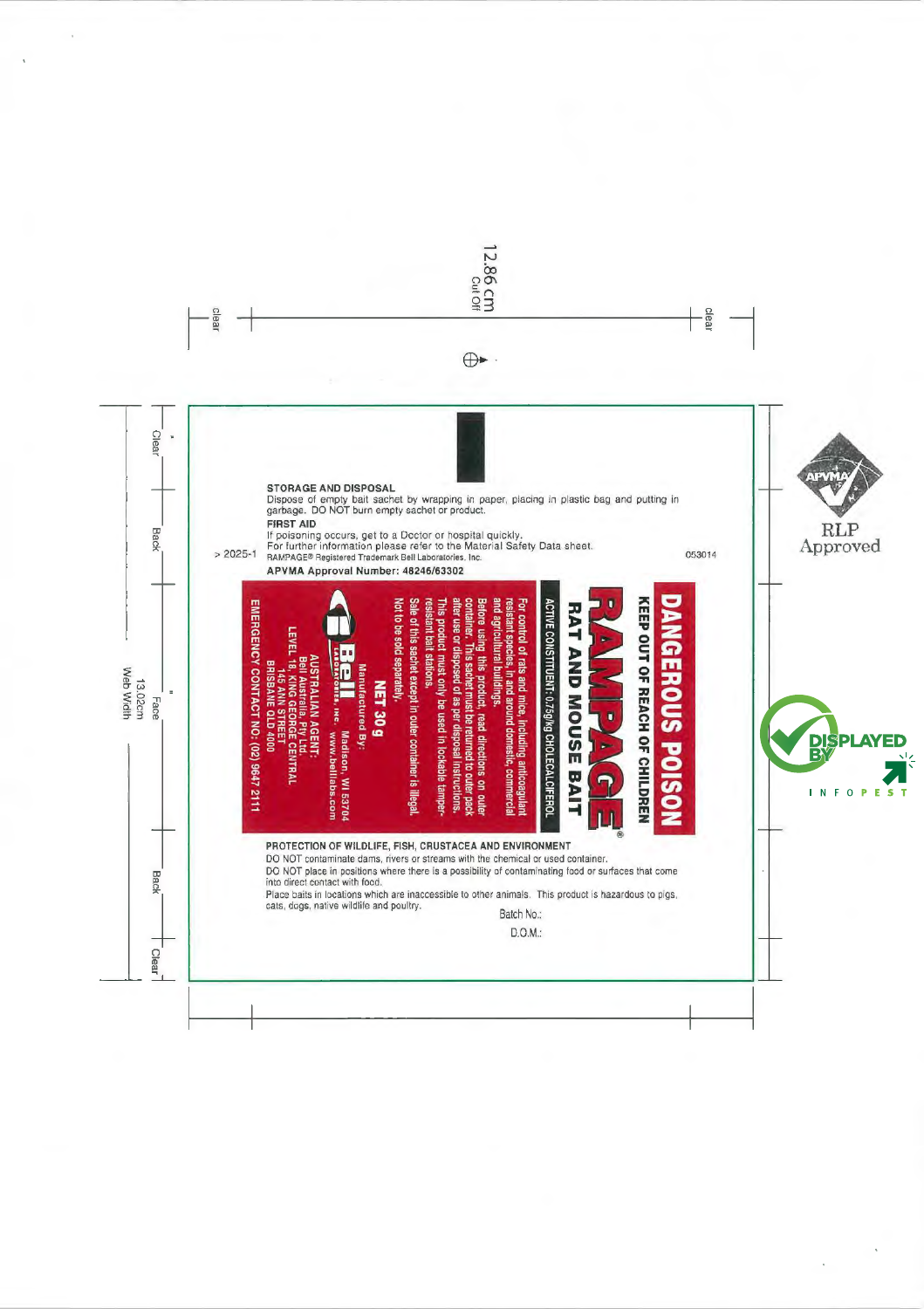

**CENTER FRONT** 

BAIL

CENTER BACK

T702128VLW 5" x 21" minus .375" gap

PROTECTION OF WILDLIFE, FISH, CRUSTACEA AND ENVIRONMENT<br>DO NOT contaminate dams, rivers or streams with the chemical or used

container.<br>DO NOT place in positions where there is a possibility of contaminating food or that come into direc

ous lo pigs, cals, dogs,

STORAGE AND DISPOSAL<br>Store in the closing container in a well-vanilated area, as cool as<br>possible. DO NOT store for prolonger penods in direct sunlight. Store in a<br>possible. DO NOT store for prolonger penods in direct sunl pose clear of waterways,<br>pose clear of waterways, and roots. Emoty

soning occurs, get to a doct

**CONDITIONS OF SALE**<br>The use of Rampagn® Rai and Mouse Bait is beyond the control of the<br>manufacturer therefore no warranty, expressed or implied is given by Bell<br>Laboratores, the regarding its suitably or effices for onl

 $\frac{Q}{Z}$ 

APVMA Approval Number: 48246/63302

Batch No.:  $0.0.M.$